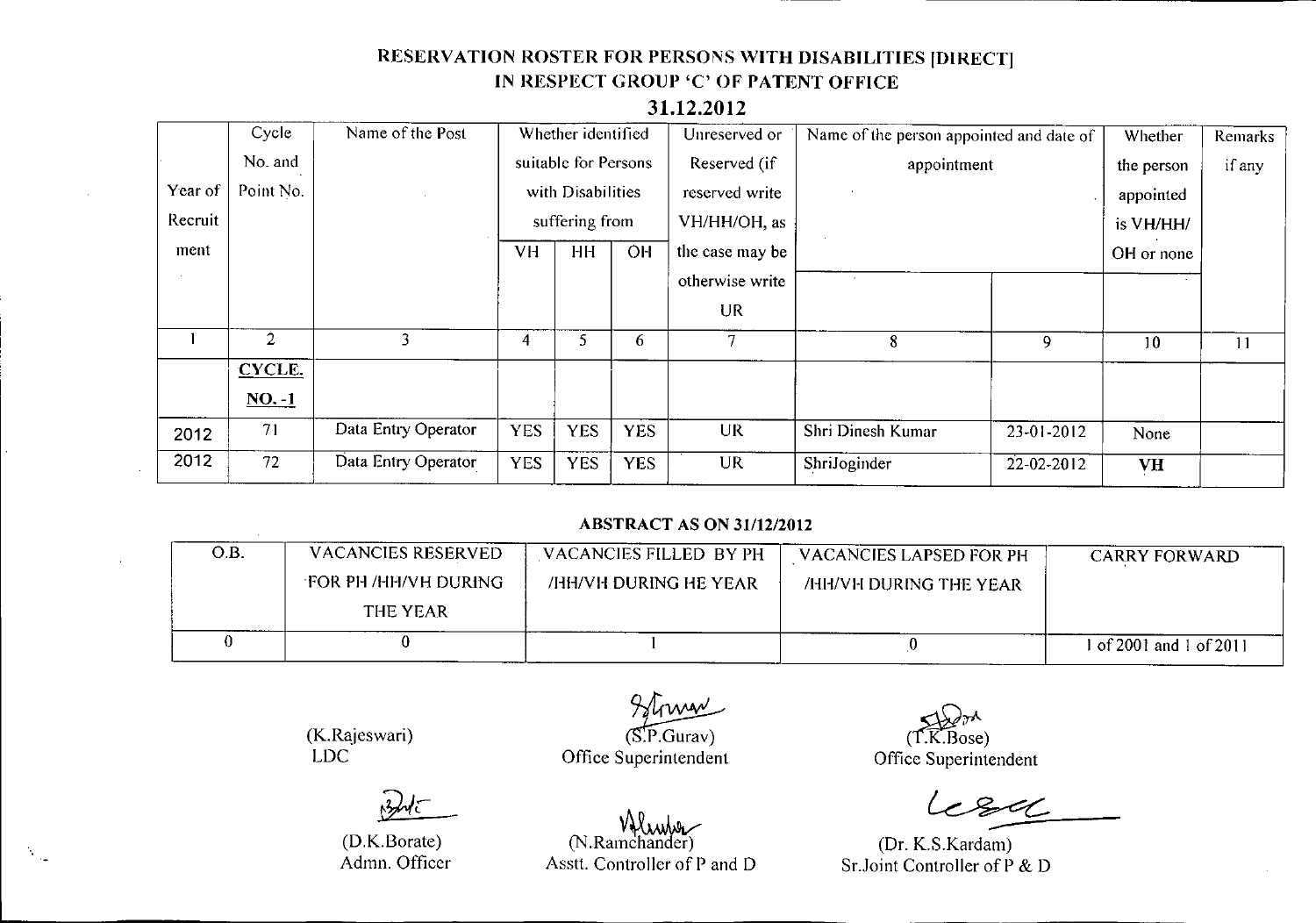# RESERVATION ROSTER FOR PERSONS WITH DISABILITIES [DIRECT] IN RESPECT GROUP 'C' OF PATENT OFFICE

|         | Cycle          | Name of the Post | Whether identified   |    | Unreserved or  | Name of the person appointed and date of |         | Whether    | <b>Remarks</b> |    |
|---------|----------------|------------------|----------------------|----|----------------|------------------------------------------|---------|------------|----------------|----|
|         | No. and        |                  | suitable for Persons |    | Reserved (if   | appointment                              |         | the person | if any         |    |
| Year of | Point No.      |                  | with Disabilities    |    | reserved write |                                          |         | appointed  |                |    |
| Recruit |                |                  | suffering from       |    | VH/HH/OH, as   |                                          |         | is VH/HH/  |                |    |
| ment    |                |                  | <b>VH</b>            | HH | OH             | the case may be                          |         |            | OH or none     |    |
|         |                | $\sim$           |                      |    | $\cdot$        | otherwise write                          |         |            |                |    |
|         |                |                  |                      |    |                | <b>UR</b>                                |         |            |                |    |
|         | $\overline{2}$ | 3                | 4                    | 5  | 6              | 7                                        | 8       | 9          | 10             | 11 |
|         | <b>CYCLE.</b>  |                  |                      |    |                |                                          |         |            |                |    |
|         | $NO. -1$       |                  |                      |    |                |                                          | $\cdot$ |            |                |    |
| 2012    | 73             |                  |                      |    |                |                                          |         |            |                |    |
| 2012    | 74             |                  |                      |    |                |                                          |         |            |                |    |

# 31.12.2013

### NO DIRECT RECRUITMENT IN 2013

#### **ABSTRACT AS ON 31/12/2013**

| O.B | VACANCIES RESERVED FOR    | VACANCIES FILLED BY PH | VACANCIES LAPSED FOR PH       | <b>CARRY FORWARD</b>    |
|-----|---------------------------|------------------------|-------------------------------|-------------------------|
|     | PH /HH/VH DURING THE YEAR | /HH/VH DURING HE YEAR  | <b>/HH/VH DURING THE YEAR</b> |                         |
|     |                           |                        |                               | f of 2001 and 1 of 2011 |

(K.Rajeswari) LOC

(D.K.Borate) Admn. Officer

.<br>.<br>. (S.P.Gura

Office Superintendent

 $(T.K.Bose)$ 

Office Superintende

T.K.Bose)<br>perintendent<br>Letter C.C.

(Dr. K.S.Kardam) Sr.Joint Controller of P & D

 $(N.$ Ramchander Asstt. Controller of P and D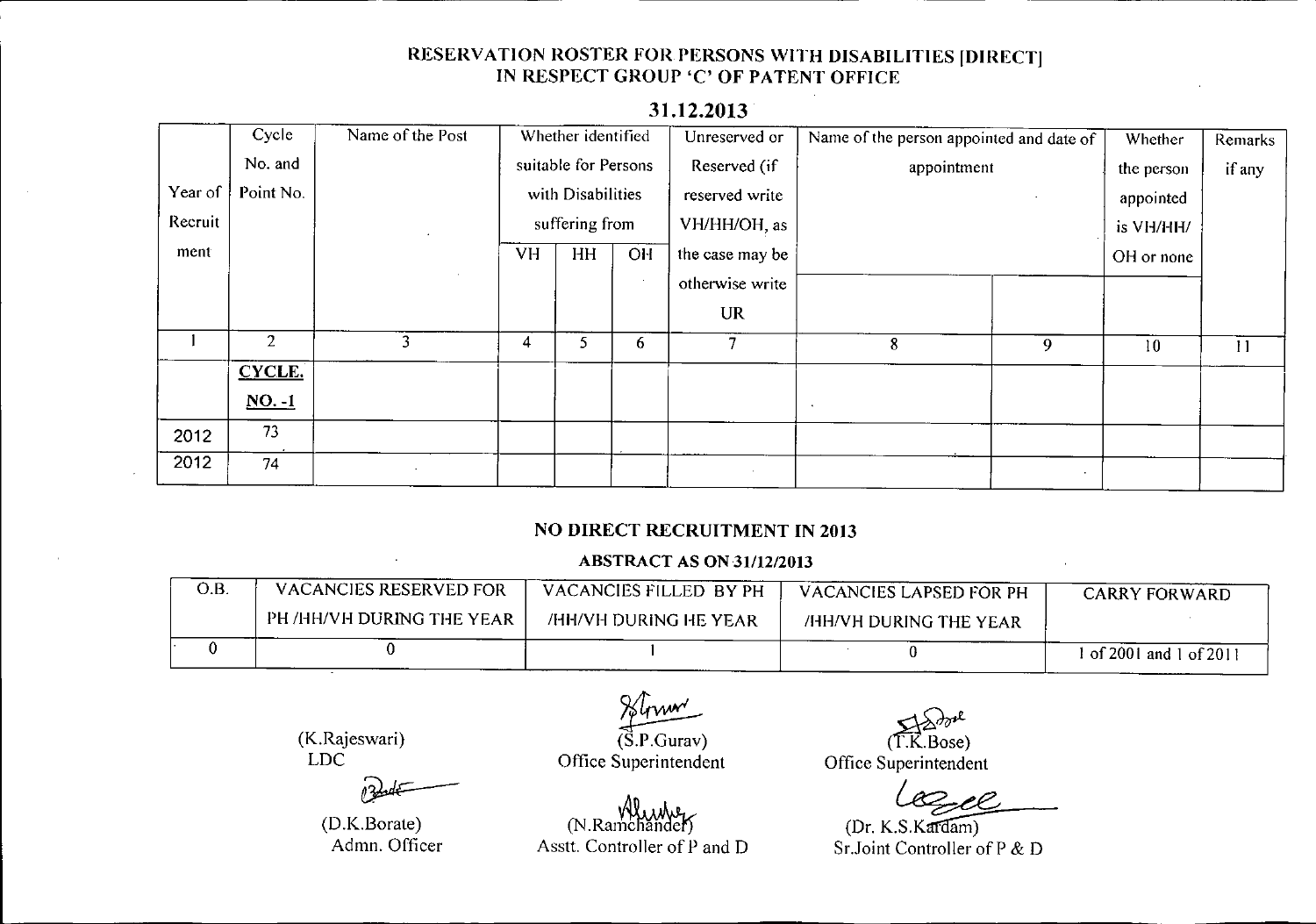# **RESERVATION ROSTER FOR PERSONS WITH DISABILITIES IPROMOTIONI IN RESPECT GROUP** 'C' **OF PATENT OFFICE**

| Year of | Cycle No. and   | Name of the Post            |            | Whether identified   |            | Unreserved     | Name of the person appointed and |            | Whether           | Remar |
|---------|-----------------|-----------------------------|------------|----------------------|------------|----------------|----------------------------------|------------|-------------------|-------|
| Recruit | Point No.       |                             |            | suitable for Persons |            | or Reserved    | date of appointment              |            | the               | ks if |
| ment    |                 |                             |            | with Disabilities    |            | (if reserved   |                                  |            | person            | any   |
|         |                 |                             |            | suffering from       |            | write          |                                  |            | appointe          |       |
|         |                 |                             | <b>VH</b>  | HH                   | <b>OH</b>  | VH/HH/OH,      |                                  |            | $\overline{d}$ is |       |
|         |                 |                             |            |                      |            | as the case    |                                  |            | VH/HH/            |       |
|         |                 |                             |            |                      |            | may be         |                                  |            | OH or             |       |
|         |                 |                             |            |                      |            | otherwise      |                                  |            | none              |       |
|         |                 |                             |            |                      |            | write UR       |                                  |            |                   |       |
|         | $\overline{2}$  | $\overline{3}$              | 4          | 5                    | 6          | $\overline{7}$ | 8                                | 9          | 10                | 11    |
|         | $CYCLE. NO. -2$ |                             |            |                      |            |                |                                  |            |                   |       |
| 2012    | 37              | <b>Upper Division Clerk</b> | <b>YES</b> | <b>YES</b>           | <b>YES</b> | <b>UR</b>      | Shri T. Mondal                   | 27/12/2012 | None              |       |
| 2012    | 38              | <b>Upper Division Clerk</b> | <b>YES</b> | <b>YES</b>           | <b>YES</b> | <b>UR</b>      | Smt. Ila Rani Kujur              | 27/12/2012 | None              |       |
| 2012    | 39              | <b>Upper Division Clerk</b> | <b>YES</b> | <b>YES</b>           | <b>YES</b> | <b>UR</b>      | ShriNiloyPolley                  | 27/12/2012 | None              |       |
| 2012    | 40              | <b>Upper Division Clerk</b> | <b>YES</b> | <b>YES</b>           | <b>YES</b> | <b>UR</b>      | Smt. Smritikana. Das             | 27/12/2012 | None              |       |
| 2012    | 41              | <b>Upper Division Clerk</b> | <b>YES</b> | <b>YES</b>           | <b>YES</b> | <b>UR</b>      | ShriArvindSoni                   | 31/12/2012 | None              |       |

### **31.12.2012**

# **ABSTRACT AS ON 31/12/2012**

Struw\_

| O.B. | <b>VACANCIES RESERVED FOR</b> |                       | $_1$ VACANCIES FILLED BY PH $\parallel$ VACANCIES LAPSED FOR PH $_2$ | <b>CARRY FORWARD</b> |
|------|-------------------------------|-----------------------|----------------------------------------------------------------------|----------------------|
|      | PH /HH/VH DURING THE YEAR     | /HH/VH DURING HE YEAR | /HH/VH DURING THE YEAR                                               |                      |
|      |                               |                       |                                                                      | of 2008              |

(K.Rajeswari) LDC~

(D.K.Borate) Admn. Officer

 $(S.P.\overline{Curav})$ Office Superintendent (N.Ramchander) Asstt. Controller of P and D

 $\lambda$  $(T.K.Bose)$ 

Office Superintendent

(Dr. K.S. Kardam)

Sr.Joint Controller of P & D